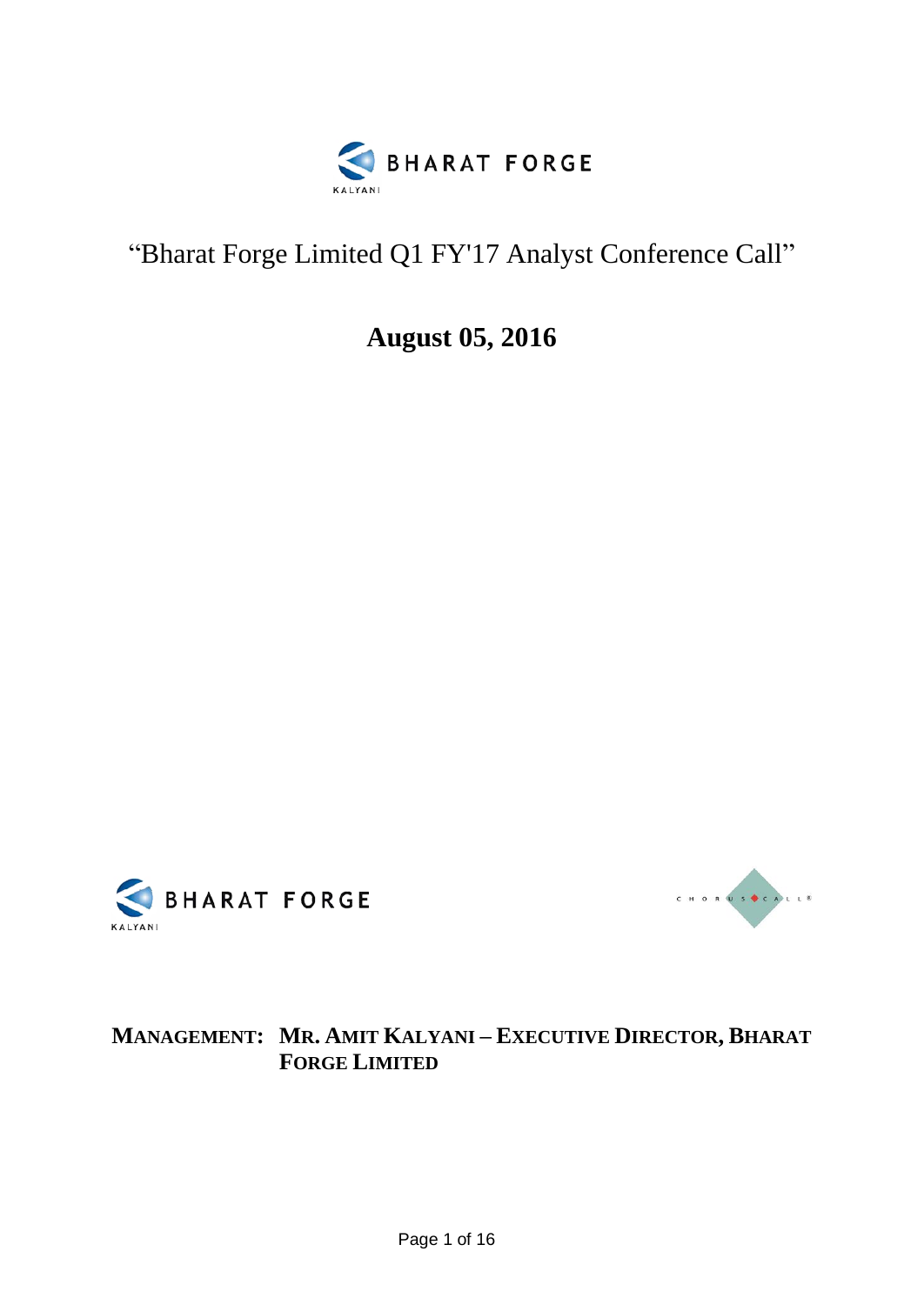

**Moderator:** Ladies and Gentlemen, Good Morning and Welcome to Bharat Forge Limited Q1 FY'17 Analyst Conference Call. As a reminder, all participant lines will be in the listen-only mode. There will be an opportunity for you to ask questions after the presentation concludes. Should you need assistance during the conference call, please signal for an operator by pressing "\*" followed by "0" on your touchtone phone. Please note that this conference is being recorded. I now hand the conference over to Mr. Amit Kalyani. Thank you and over to you, sir!

**Amit Kalyani:** Thank you very much. Good afternoon, ladies and gentlemen and first of let me say that it has been a very disappointing and challenging quarter for us as a company, impacted by weak demand and inventory de-stocking across a variety of sectors, especially in the commodity space, in oil and gas space, and in the North American truck market.

> However, we have not lost any market share, in fact, we are working with our customers to grow our business even in these sectors in whatever opportunities and areas we see potential, but the real reason has been a simple collapse of demand and the consequent inventory destocking.

> Talking about some sectors specifically and these are all related to exports, our commodities and allied sectors are down by about 45%, oil and gas is down by 70%, and commercial vehicle product exports is down by 33%.

> We have witnessed strong growth in the domestic CV business with performance that is better than the underlying market growth and also growth in our passenger car component export business.

> Our domestic industrial sector has also shown a strong double-digit growth on the back of strong traction from our "Make in India" Programs, agriculture sector and from the PSU sector.

> In terms of balance sheet, we continue to focus on generating free cash and becoming net debt free. Our debt equity on a net basis long-term stands at about 0.19. Total net debt is around Rs. 500 crores. We have also had some order wins in the quarter, which have increased our market share in passenger car and we are hopeful of getting some new businesses in our focus areas such as aerospace and high technology passenger car components in the near future as well.

> Our subsidiaries have had a decent performance in this quarter. I think they are starting to move towards a higher EBITDA margin and with the 5% top-line growth, they have an EBITDA growth of 31%, so, it is heading in the right direction.

> In terms of outlook, while we are navigating through a tough environment, our focus is on accelerating our product development in the new areas where we see tremendous opportunities, broad basing our customer base and strong focus on mining existing customers with new technology and offerings. We expect overall 2017, at least the first-half to be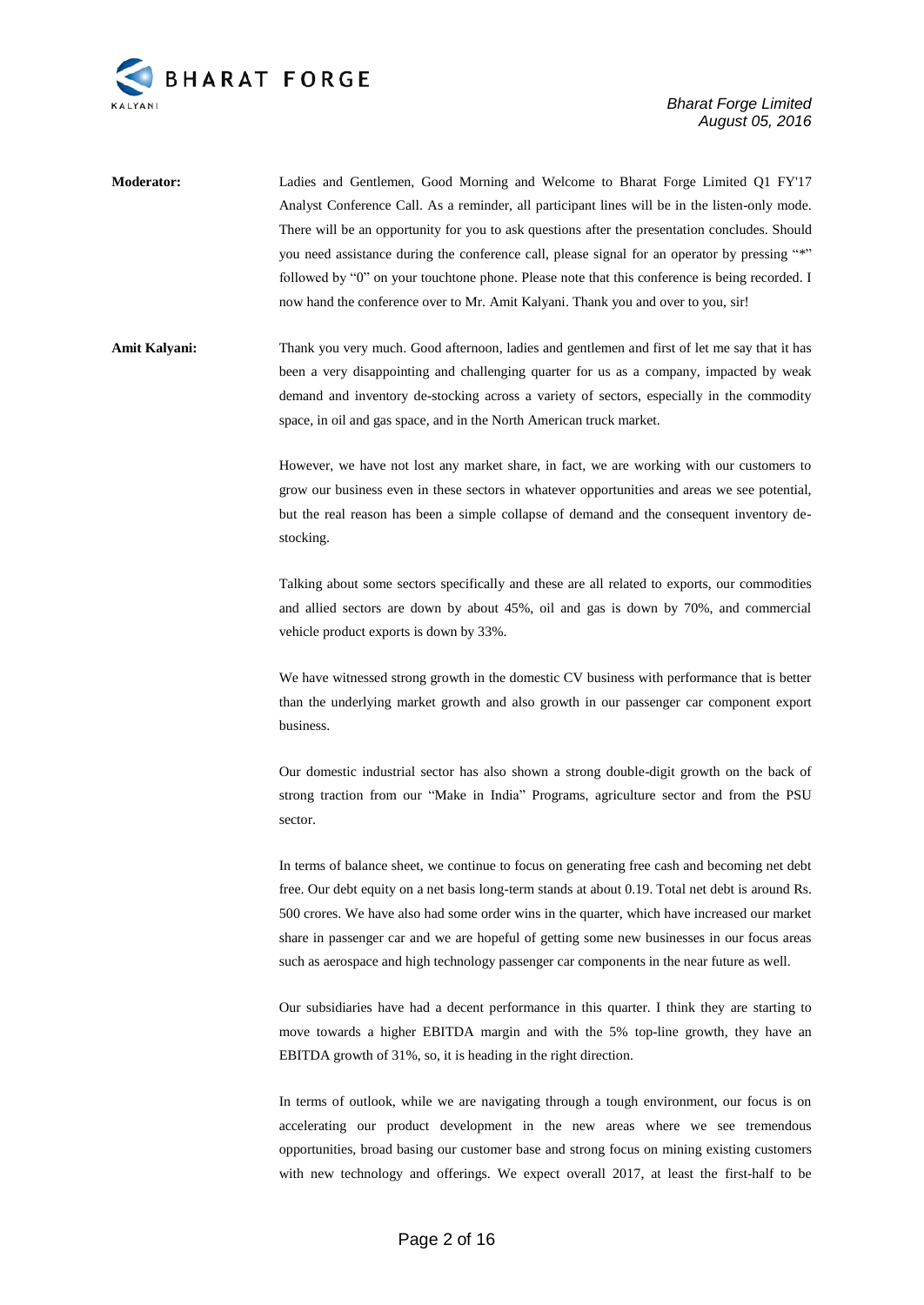

sluggish compared to 2016, but we expect performance to improve from Q2 sequentially and this will also have an impact on EBITDA margins. I know a lot of people have questions about EBITDA, so let me be upfront and talk about that.

Our EBITDA margins are affected by some structural things and some accounting issues. One is IndAS, where the excise is added to the top-line, so that is not comparable, so that is let us say, a one-off or let us say that is an accounting related issue, but undoubtedly even without that, we have a 350 basis points hit on EBITDA and that is mainly because volume, product mix and value of exports. Anyhow, volume is obviously understandable to everyone, product mix and exports kind of go hand-in-hand because we had certain markets in certain sectors, such as oil and gas which were 100% export and 100% very high value-added; and today it is become zero. So from, around a \$100 million of exports in that sector annually, we are now at virtually signal-digit million dollars quarterly run-rate so, that should kind of throw a light on that situation.

Also due to that, value addition is lower. But what we are doing is, we are trying to use those capacities and capabilities to expand our business in Aerospace and we do not have to make any new investments either in Aerospace or in the energy sector, because these are all components that are of a similar size and shape, which can be made on these existing capabilities and machines are also fungible. So we hope to also start leveraging these facilities as these businesses ramp up.

In terms of machining, value add and sales, it has come down, it is now at about 45%-46% and in terms of overall capacity utilization, we are at about somewhere in the region of 65% to 67% and that is really it, I mean, I would now like to open up for  $Q&A$  and really interact with all of you and try to answer whatever questions you have between me and my team.

**Moderator:** Thank you very much, sir. Ladies and gentlemen, we will now begin with the Question-and-Answer Session. The first question is from the line of Kapil Singh from Nomura. Please proceed.

**Kapil Singh:** Firstly, I wanted to ask is, I think domestic M&HCVs, you have mentioned in your guidance as well that there is some sluggishness, but you expect strong growth for this year; so, just some thoughts around that. And whether that growth will continue into next year, how are you looking at that?

**Amit Kalyani:** Okay, so what we have been guided by clients is that there is going to be a 15% overall growth in M&HCV sector this year and that each quarter it might be slightly different, between 15% and 20% is the overall what they are expecting. But it is not going to be every quarter, you will see one quarter much stronger, one quarter slower, but I think overall you will see a strong growth of between 15% and 20% and I think you will see a double-digit growth next year also.

**Kapil Singh:** Okay, and secondly, I wanted to check for overall revenue guidance we had talked about broadly flattish numbers so, do you think that is still achievable despite a tough 1Q?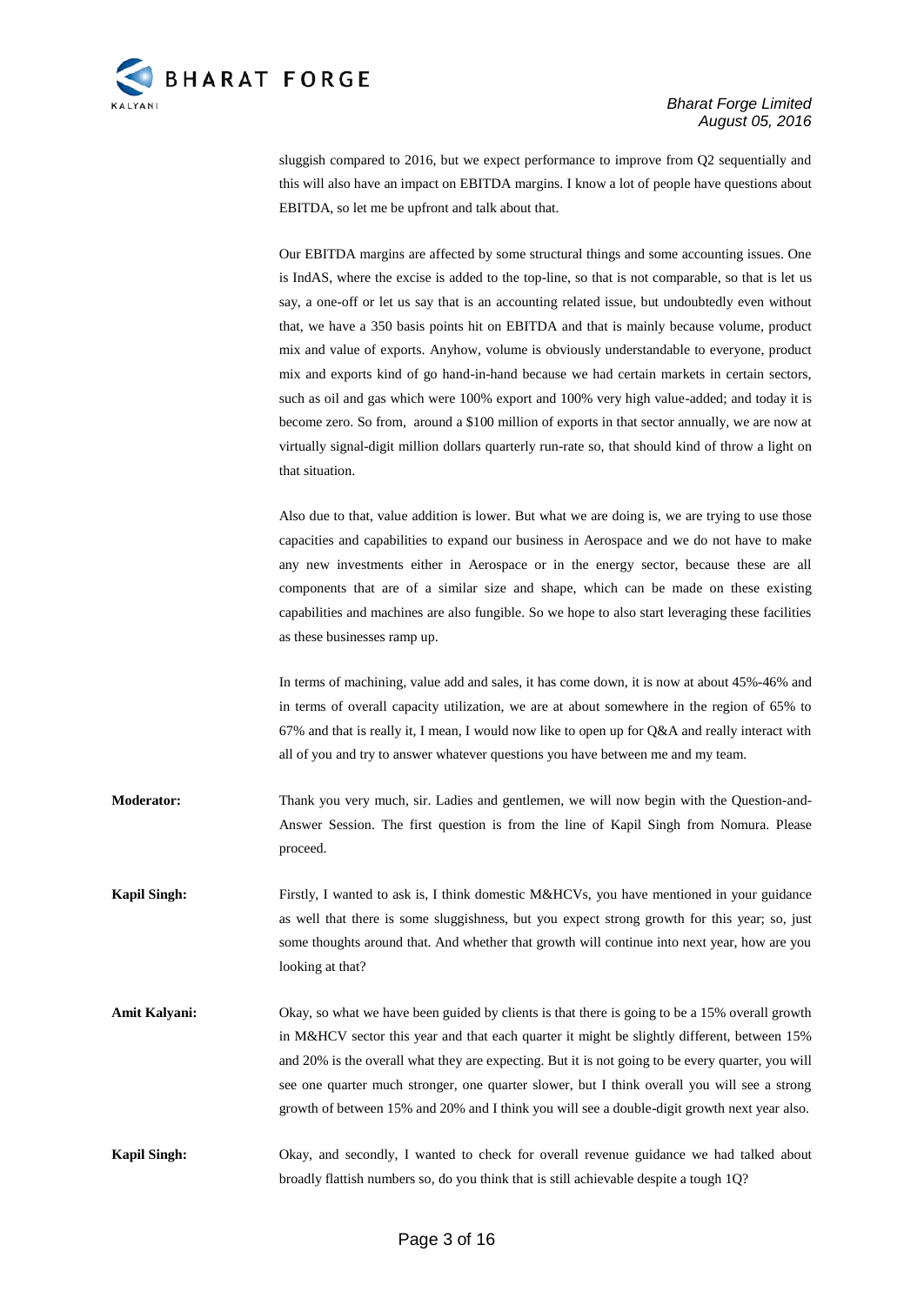

| Amit Kalyani:        | Yes, flattish is still what our target is.                                                                                                                                                                                                                                                                                                                                                                                                                                                                                                                                                                                                                                                                                                                                                                                                                       |
|----------------------|------------------------------------------------------------------------------------------------------------------------------------------------------------------------------------------------------------------------------------------------------------------------------------------------------------------------------------------------------------------------------------------------------------------------------------------------------------------------------------------------------------------------------------------------------------------------------------------------------------------------------------------------------------------------------------------------------------------------------------------------------------------------------------------------------------------------------------------------------------------|
| <b>Kapil Singh:</b>  | Okay. And lastly, I just wanted to reconfirm on defense, you have always talked about that, in<br>defense business would Bharat Forge would be doing the component part of whatever defense<br>order?                                                                                                                                                                                                                                                                                                                                                                                                                                                                                                                                                                                                                                                            |
| Amit Kalyani:        | Let me for everybody's benefit, just explain this one. Like the kind of products we are making,<br>let us say, an artillery gun, the real value add that the Kalyani Group will capture, will be all<br>the components that go into the entire artillery, which is the breech, the barrel, the entire<br>mechanism and what we will not capture is things like the electronics, the radar, all that which<br>will come from our partners. So even if this gun is being produced by Kalyani Strategic<br>Systems Limited, Kalyani Strategic Systems is only an integrator, so they do not have much of<br>a value-add to do. They will take what the partner gives, they will take what we produce and<br>together assemble and field the gun. So, all the value-add will be captured by the components<br>that Bharat Forge supplies for these kind of products. |
| <b>Kapil Singh:</b>  | Got it. And broadly what percentage value-add would be addressable by Bharat Forge and how<br>much CAPEX or R&D investments we have already done?                                                                                                                                                                                                                                                                                                                                                                                                                                                                                                                                                                                                                                                                                                                |
| Amit Kalyani:        | We have made CAPEX close to about Rs. 100 crores and R&D would be again another close<br>to about Rs. 100 crores over a period of time and all the value-add as I mentioned, so it<br>depends from product-to-product, certain products, it is Rs. 2 crores; certain products, it is Rs.<br>5 crores; certain products, it could be even more than that.                                                                                                                                                                                                                                                                                                                                                                                                                                                                                                         |
| <b>Moderator:</b>    | Thank you. The next question is from the line of Binay Singh from Morgan Stanley. Please<br>proceed                                                                                                                                                                                                                                                                                                                                                                                                                                                                                                                                                                                                                                                                                                                                                              |
| <b>Binay Singh:</b>  | Sir, my question is firstly, like, you have talked about inventory clearance. Is that through in<br>the U.S. market, like in the truck market?                                                                                                                                                                                                                                                                                                                                                                                                                                                                                                                                                                                                                                                                                                                   |
| Amit Kalyani:        | I think it is more or less, it is down to a normal level.                                                                                                                                                                                                                                                                                                                                                                                                                                                                                                                                                                                                                                                                                                                                                                                                        |
| <b>Binay Singh:</b>  | Okay. Basically, what I wanted to understand is that, you gave a number of around Rs. 127<br>crores as your Class VIII truck sales for the quarter and now we are seeing the order                                                                                                                                                                                                                                                                                                                                                                                                                                                                                                                                                                                                                                                                               |
| <b>Amit Kalyani:</b> | What is that?                                                                                                                                                                                                                                                                                                                                                                                                                                                                                                                                                                                                                                                                                                                                                                                                                                                    |
| <b>Binay Singh:</b>  | Like, I think in the Press Release you have given a number of export of trucks to U.S. around<br>Rs. 127 crores or so.                                                                                                                                                                                                                                                                                                                                                                                                                                                                                                                                                                                                                                                                                                                                           |
| Amit Kalyani:        | Yes, okay.                                                                                                                                                                                                                                                                                                                                                                                                                                                                                                                                                                                                                                                                                                                                                                                                                                                       |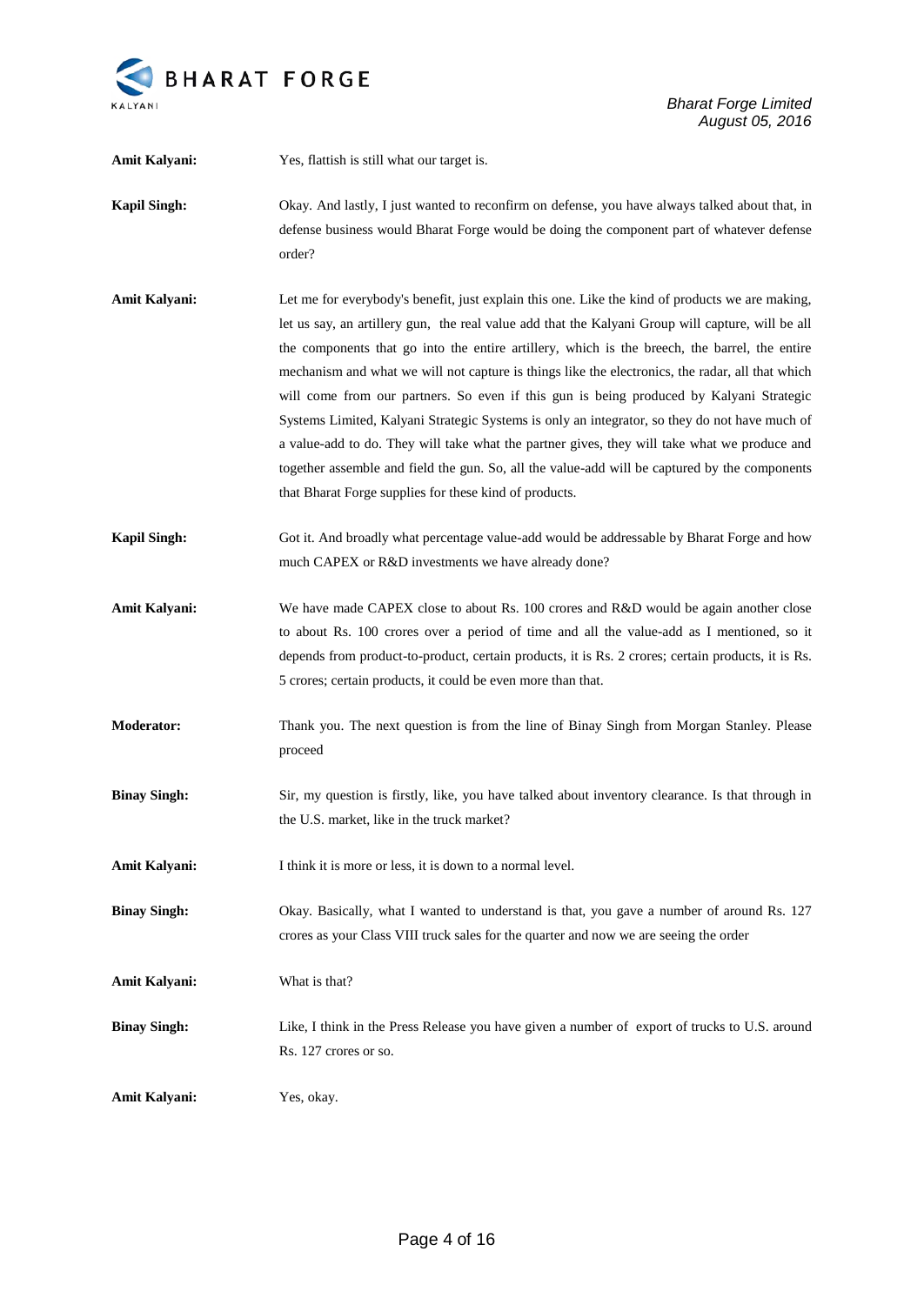

| <b>Binay Singh:</b>  | Right, so what I wanted to understand is that, is this representative of the current net orders<br>that we are seeing in the range of $10\%$ - $11\%$ or is this lower than what we are seeing because                                                                                                                                                                                                                                                                                           |
|----------------------|--------------------------------------------------------------------------------------------------------------------------------------------------------------------------------------------------------------------------------------------------------------------------------------------------------------------------------------------------------------------------------------------------------------------------------------------------------------------------------------------------|
|                      | of inventory?                                                                                                                                                                                                                                                                                                                                                                                                                                                                                    |
| Amit Kalyani:        | No, it is lower than what we are seeing.                                                                                                                                                                                                                                                                                                                                                                                                                                                         |
| <b>Binay Singh:</b>  | Okay, so in that sense, would you have any sense that how lower would it be? Just to get a<br>sense that as production improves, because then you should see a pick up in the second-half,<br>stronger than what the market will see?                                                                                                                                                                                                                                                            |
| Amit Kalyani:        | I think, if you think of it this way and it is a damn good question. If 100 is the production and<br>our sales is 100, the production is now probably 70 and our sales are like 50.                                                                                                                                                                                                                                                                                                              |
| <b>Binay Singh:</b>  | Okay. That is a good way to think about it. Secondly, you also pointed that you are seeing a<br>little bit of inventory correction in other segments. Is that in oil and gas also is that an issue?                                                                                                                                                                                                                                                                                              |
| Amit Kalyani:        | Oil and gas there is no inventory corrections, there is just no demand.                                                                                                                                                                                                                                                                                                                                                                                                                          |
| <b>Binay Singh:</b>  | Okay, and therein there is no change that we are seeing, right?                                                                                                                                                                                                                                                                                                                                                                                                                                  |
| Amit Kalyani:        | Very small. Only thing that we are starting to see and literally starting to see in the last two<br>days or three days is what we are realizing is that the shale gas side is going to be the first that<br>comes back, because their variable cost is almost zero and they do not have much of a variable<br>cost in production and whatever they have sunk, they sunk. So, whereas in conventional deep<br>sea and conventional oil there is a significant component of variable cost as well. |
| <b>Binay Singh:</b>  | Okay, And then just continuing on that, like you shared that your oil and gas revenues are<br>down 70% and commodity-linked down 45%. Could you also give us a number of, like, what<br>exactly is it in revenue terms now?                                                                                                                                                                                                                                                                      |
| <b>Amit Kalyani:</b> | For which one?                                                                                                                                                                                                                                                                                                                                                                                                                                                                                   |
| <b>Binay Singh:</b>  | For oil and gas and commodity linked exports?                                                                                                                                                                                                                                                                                                                                                                                                                                                    |
| Amit Kalyani:        | Oil and gas is like; it is around 30% of what it was last year.                                                                                                                                                                                                                                                                                                                                                                                                                                  |
| <b>Binay Singh:</b>  | Okay, so it is 70% down from the peak.                                                                                                                                                                                                                                                                                                                                                                                                                                                           |
| Amit Kalyani:        | Yes, but that is only based on whatever inventory we had which we had to clear this quarter,<br>there is no demand going forward. But, whatever we have said in terms of our guidance for Q2<br>and other things, take that into account; and construction and engineering is also down by<br>50%.                                                                                                                                                                                               |
| <b>Binay Singh:</b>  | Right. Sir, will it be possible to have these numbers in revenue terms?                                                                                                                                                                                                                                                                                                                                                                                                                          |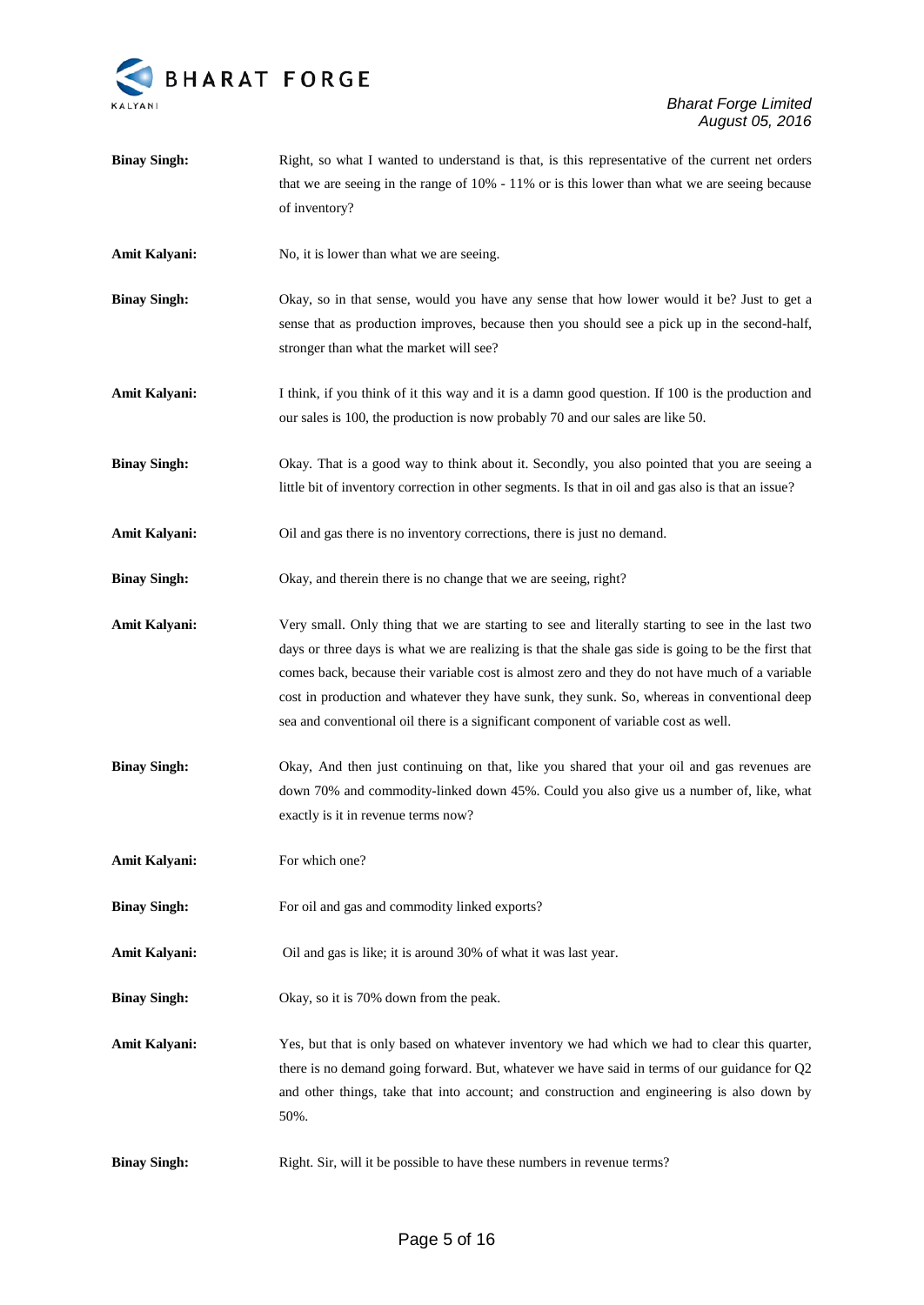

| Amit Kalyani:            | I am sorry, I cannot share those right now, that is too sensitive to share.                                                                                                                                                                                                                                                                                                    |
|--------------------------|--------------------------------------------------------------------------------------------------------------------------------------------------------------------------------------------------------------------------------------------------------------------------------------------------------------------------------------------------------------------------------|
| <b>Binay Singh:</b>      | And just last question on subsidiaries, very impressive numbers this quarter. Is there any one-<br>off or how should we look at it for the rest of the year?                                                                                                                                                                                                                   |
| Amit Kalyani:            | No, we expect that Q3 will always be slow in the subsidiaries, because that is their summer<br>holiday period, but overall, we will see Q3 - Q4 performing strong and full year will be better<br>than this.                                                                                                                                                                   |
| <b>Moderator:</b>        | Thank you. The next question is from the line of Basudev Banerjee from Antique Finance.<br>Please proceed.                                                                                                                                                                                                                                                                     |
| <b>Basudev Banerjee:</b> | A few questions, one, as you said that, because of the oil and gas weakness there is a capacity<br>fungibility with aerospace and other segments, but do you see the demand in the aerospace to<br>pick up so much that you need to see that utilization getting balanced for the quantum of oil<br>and gas in the near term?                                                  |
| Amit Kalyani:            | Not immediately, but between the other sectors that we are targeting such as renewable energy<br>and other things, in two years we will fill up all this capacity. And "Make in India".                                                                                                                                                                                        |
| <b>Basudev Banerjee:</b> | The systemic destocking in U.S. Class VIII which is happening and correspondingly we can<br>see a new low in the Class VIII monthly order book number. But are the ground level retail<br>sales as per your outlook, how that is panning out? Whether that is incrementally at risk or that<br>is more or less stable down the line,                                           |
| Amit Kalyani:            | What we are seeing right now is that calendar year 2016 and calendar year 2017 will be flat<br>and calendar year 2018 is expected to be about 20% to 25% up.                                                                                                                                                                                                                   |
| <b>Basudev Banerjee:</b> | So on a broader basis, revenue from Class VIII might remain flattish for FY 2017 and FY<br>2018?                                                                                                                                                                                                                                                                               |
| Amit Kalyani:            | For 2018, for 2017 for us, we will have new products that go into this, so they will see maybe a<br>10% to 15% growth, even if the volumes remain the same. But 2018 onwards we will see a<br>very substantive growth, because we are developing a lot of new products as well. So, we are<br>increasing our value per vehicle by almost double in the next three years or so. |
| <b>Basudev Banerjee:</b> | And sir, this quarter, though volumes were pretty impressive despite this adverse scenario, but<br>if we see your blended mix realizations still further contracted even sequentially and year-on-<br>year it is as down as 15 odd percentages. So, how one should look at that and when the<br>recoveries should happen along with metal inflation?                           |
| Amit Kalyani:            | Yes, see there are three factors. One is machining is down, high value oil and gas is down and<br>passenger cars is ramping up and this time the passenger car in the beginning, is only forging,<br>there is no machining. As it shifts to machining, then the value-add will also increase.                                                                                  |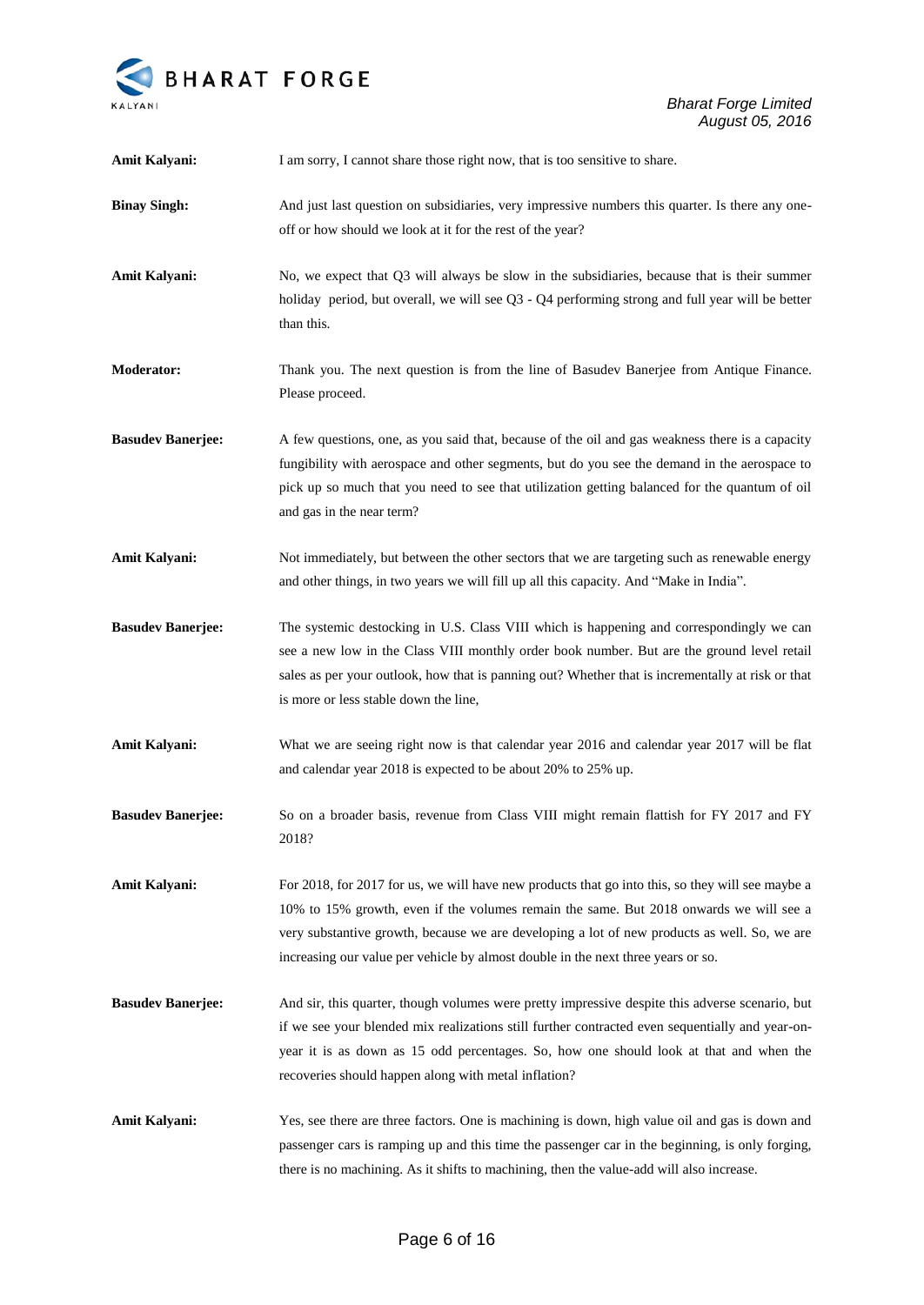

| <b>Basudev Banerjee:</b> | So as we are discussing the passenger car forging revenue can triple from Rs. 200 crores to<br>maybe Rs. 600 crores odd.                                                                                                                                                                                                                                                                                                                                                                                                                                                                                                                                                                                      |
|--------------------------|---------------------------------------------------------------------------------------------------------------------------------------------------------------------------------------------------------------------------------------------------------------------------------------------------------------------------------------------------------------------------------------------------------------------------------------------------------------------------------------------------------------------------------------------------------------------------------------------------------------------------------------------------------------------------------------------------------------|
| Amit Kalyani:            | It is not only forging, it is largely going to be machining eventually.                                                                                                                                                                                                                                                                                                                                                                                                                                                                                                                                                                                                                                       |
| <b>Basudev Banerjee:</b> | So incremental passenger car forging will also be accompanied with machining?                                                                                                                                                                                                                                                                                                                                                                                                                                                                                                                                                                                                                                 |
| Amit Kalyani:            | Yes, we have developed a whole strategy for machining and we have also won orders for that.                                                                                                                                                                                                                                                                                                                                                                                                                                                                                                                                                                                                                   |
| <b>Basudev Banerjee:</b> | And sir, last question, again the same thing like, where are you now presently from your target<br>of Rs. 7,000 crores standalone revenue against a quarterly rate of Rs. 900 crore?                                                                                                                                                                                                                                                                                                                                                                                                                                                                                                                          |
| Amit Kalyani:            | That is exactly where we are; we are at Rs. 900 crores versus Rs. 1,750 crores.                                                                                                                                                                                                                                                                                                                                                                                                                                                                                                                                                                                                                               |
| <b>Basudev Banerjee:</b> | So how is the journey and confidence looking at it?                                                                                                                                                                                                                                                                                                                                                                                                                                                                                                                                                                                                                                                           |
| Amit Kalyani:            | The whole world is seeing a very different scenario right now. There was a time when we were<br>looking at taking our exports in oil and gas from \$100 million to \$250 million. From \$100<br>million, it is gone to zero. We are trying to replace all that business in the next two years with<br>new business. So, I think we have to take it as it goes. I do not know whether Rs. 7,000 crores<br>is going to be even feasible in 2017 - 2018, but maybe we will definitely have a very<br>substantive addition to our top-line by that time. But we have to focus on the more medium-<br>term and get our profitability and our growth back with the strategic initiatives that we have<br>taken now. |
| <b>Basudev Banerjee:</b> | Sure. And the margin this quarter despite all this adversities, was quite impressive.                                                                                                                                                                                                                                                                                                                                                                                                                                                                                                                                                                                                                         |
| Amit Kalyani:            | Thank you.                                                                                                                                                                                                                                                                                                                                                                                                                                                                                                                                                                                                                                                                                                    |
| <b>Moderator:</b>        | Thank you. Our next question is from the line of Amin Pirani from Deutsche Bank. Please<br>proceed                                                                                                                                                                                                                                                                                                                                                                                                                                                                                                                                                                                                            |
| <b>Amin Pirani:</b>      | Thanks for the opportunity. Sir, my first question was on your domestic revenues, which<br>actually grew around 10% to 11% and you also mentioned in the update that the CV revenues<br>grew around 26% and industrial grew around 13% so, which                                                                                                                                                                                                                                                                                                                                                                                                                                                              |
| Amit Kalyani:            | Yes, our passenger car which is largely SUV related saw a very large drop which was kind of<br>to do with that whole diesel ban and 2,000 CC ban.                                                                                                                                                                                                                                                                                                                                                                                                                                                                                                                                                             |
| <b>Amin Pirani:</b>      | Okay. So, is that something from, what are you hearing from a customer? Is that something<br>now that it settles at a new lower level or do you expect                                                                                                                                                                                                                                                                                                                                                                                                                                                                                                                                                        |
| Amit Kalyani:            | Actually what we are doing with some of those customers is, those customers have now<br>developed products that are below the 2000 CC range and we have worked with them on                                                                                                                                                                                                                                                                                                                                                                                                                                                                                                                                   |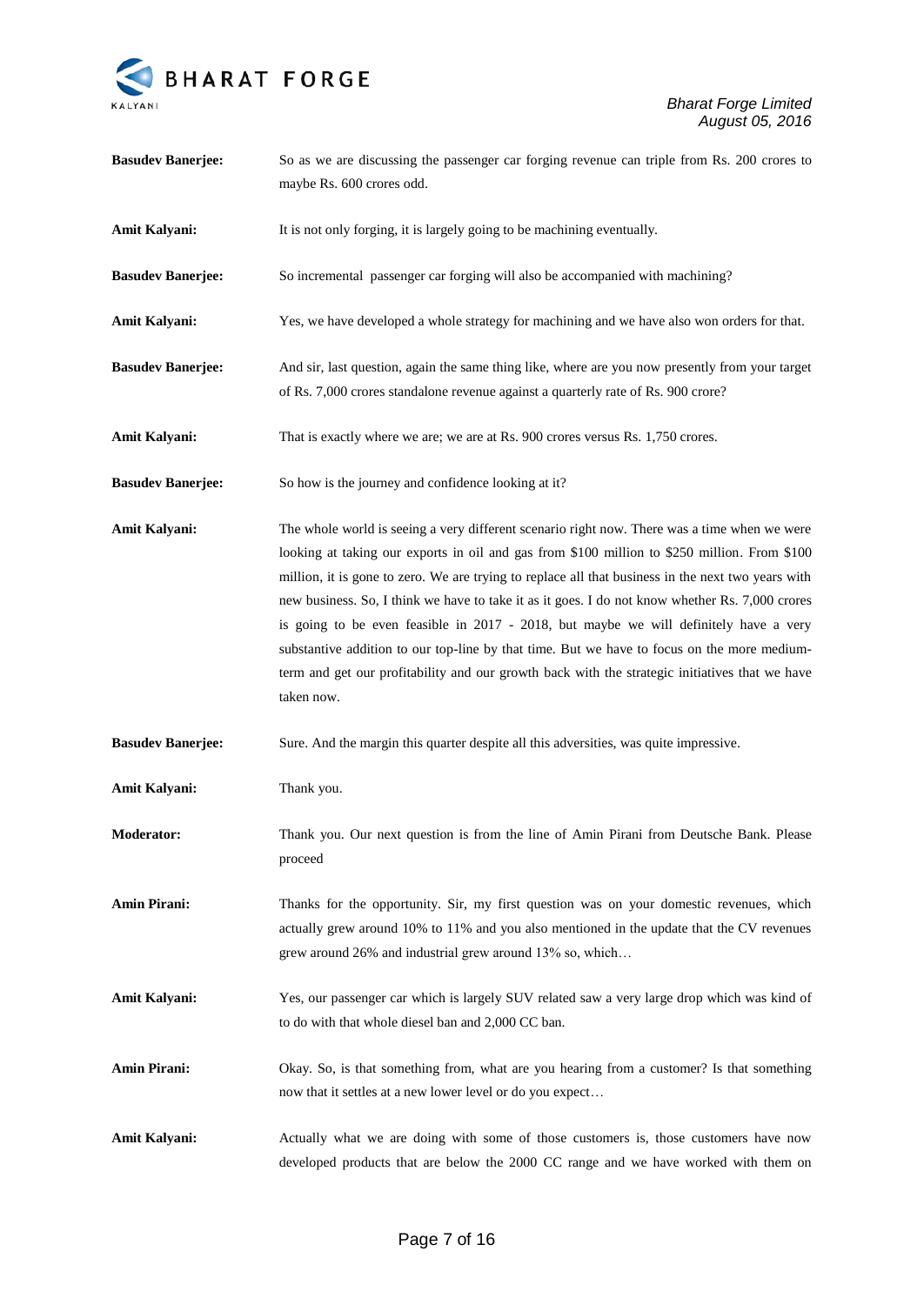

developing those products and we are also developing a lot of new products with many customers, including our non-traditional customers.

- **Amin Pirani:** Understood. And sir, on the industrial side, you have seen significant growth in India at least, so any particular segments where this is happening because last year was a very sluggish year, but this year seems to have started on a strong note?
- Amit Kalyani: You know on the industrial side, we are seeing in the energy space, we are seeing in the entire commodity space, like cement plants, steel plants. Then we are seeing some increase in business on the diesel power side. We are also starting to see now increase in demand from stationary power sector and on the agricultural sector.
- **Amin Pirani:** Okay, understood. And sir, would it be fair to say that the improvement in the subsidiaries is mostly to do with aluminum technique or is there some other segment also?

**Amit Kalyani:** No, it is overall.

Amin Pirani: Okay, understood. I think part of the European truck is also captured in your subsidiaries?

**Amit Kalyani:** Yes. But that is again, it is chassis components largely.

- **Moderator:** Thank you. Our next question is from the line of Suraj Chheda from UBS Securities. Please proceed.
- **Suraj Chheda:** My question is mainly on European export side. If you see your Y-o-Y revenue for the quarter in euro terms, it is down like 15%. Can you please help us understand what are the segments which is contributing to this decline?
- **Amit Kalyani:** So, in Europe, the decline is not 15%. It is much less than that, it is almost flat and the real decline is oil and gas, construction and mining. Those are the two areas where we have seen a large decline.
- **Suraj Chheda:** The question why I was asking is like euro, in term of INR is appreciated by around 8%. So if we consider that impact, then I think the decline is much larger?
- **Amit Kalyani:** The euro has declined against the rupee. Actually our decline is much less because euro has gone from close to 80 to, now it is almost at EUR70 odd, EUR73 - EUR74.
- **Moderator:** Thank you. The next question is from the line of Sonal Gupta from UBS Securities. Please proceed.
- **Sonal Gupta:** Amit, I just wanted to understand, I mean, given that the U.S. truck market is still very weak in terms of order flow and like you said, oil and gas also this quarter is largely more a sale of inventory and there no real orders in the near-term. So what are we going to see when you are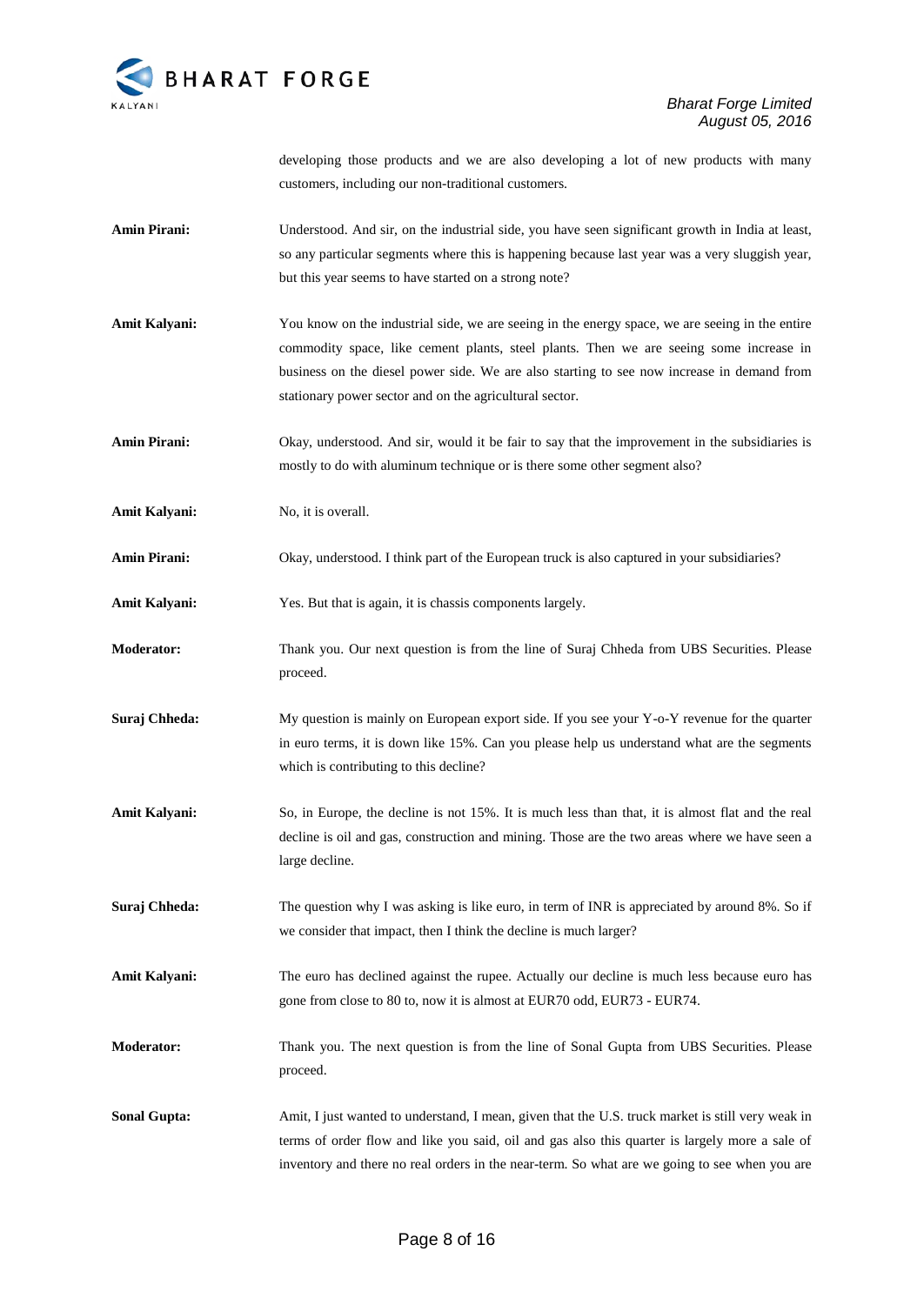

saying that the Q2 is going to see a sequential growth. Really where do you see the growth coming from if these things are not really improving?

- **Amit Kalyani:** Well, as I mentioned earlier, I do not know if you were on the line, if the demand is now 100 or the production is now 100, we are shipping at a rate of maybe 70, plus we have new products that we are producing for passenger cars. We have new products which were producing for commercial vehicles. So a combination of all these will show us growth. And also in the industrial side, we won some new business. So, this will start ramping up from Q2 and then from Q3 onwards.
- **Sonal Gupta:** So, also, in a sense that you are saying that the inventory correction is sort of over this quarter itself from next quarter we will ramp up to a more normalized level of production?
- **Amit Kalyani:** If the production were to further drop from here, then we will be shipping at that rate. That is not anticipated right now because the production levels are pretty low right now.
- **Sonal Gupta:** Right. And just to, I mean, you also mentioned that in CY 2017, that is a FY 2018 you will be adding some new products on the CV side, is that correct just to reconfirm that?
- Amit Kalyani: Yes, on the CV side, on the pass car side, and the industrial side from second quarter, third quarter of this year we will be adding new products.
- **Sonal Gupta:** Because I was alluding to the fact that you said that, on this commercial vehicle side you will double the value per vehicle to almost…
- **Amit Kalyani:** That will happen in over a period of time, it is not going to happen in one year.
- **Sonal Gupta:** Right, but we will see more impact coming in FY 2018, is it?
- **Amit Kalyani:** FY 2018 and FY 2019, yes.
- **Sonal Gupta:** And would you be able to talk about what exactly are the areas we are getting into?
- Amit Kalyani: I am not going to talk about that.
- **Sonal Gupta:** Okay. And just finally in terms of I mean, oil and gas, I mean, we are at the bottom or you think that, I mean, the next quarter will be even lower than this?
- Amit Kalyani: We are at zero. So I do not see it going below that. Honestly, we are at zero right now.
- **Moderator:** Thank you. The next question is from the line of Sanjay Satpathy from Bank of America. Please proceed.
- **Sanjay Satpathy:** My first question is, what would be the guidance for the domestic CV industry now, sir?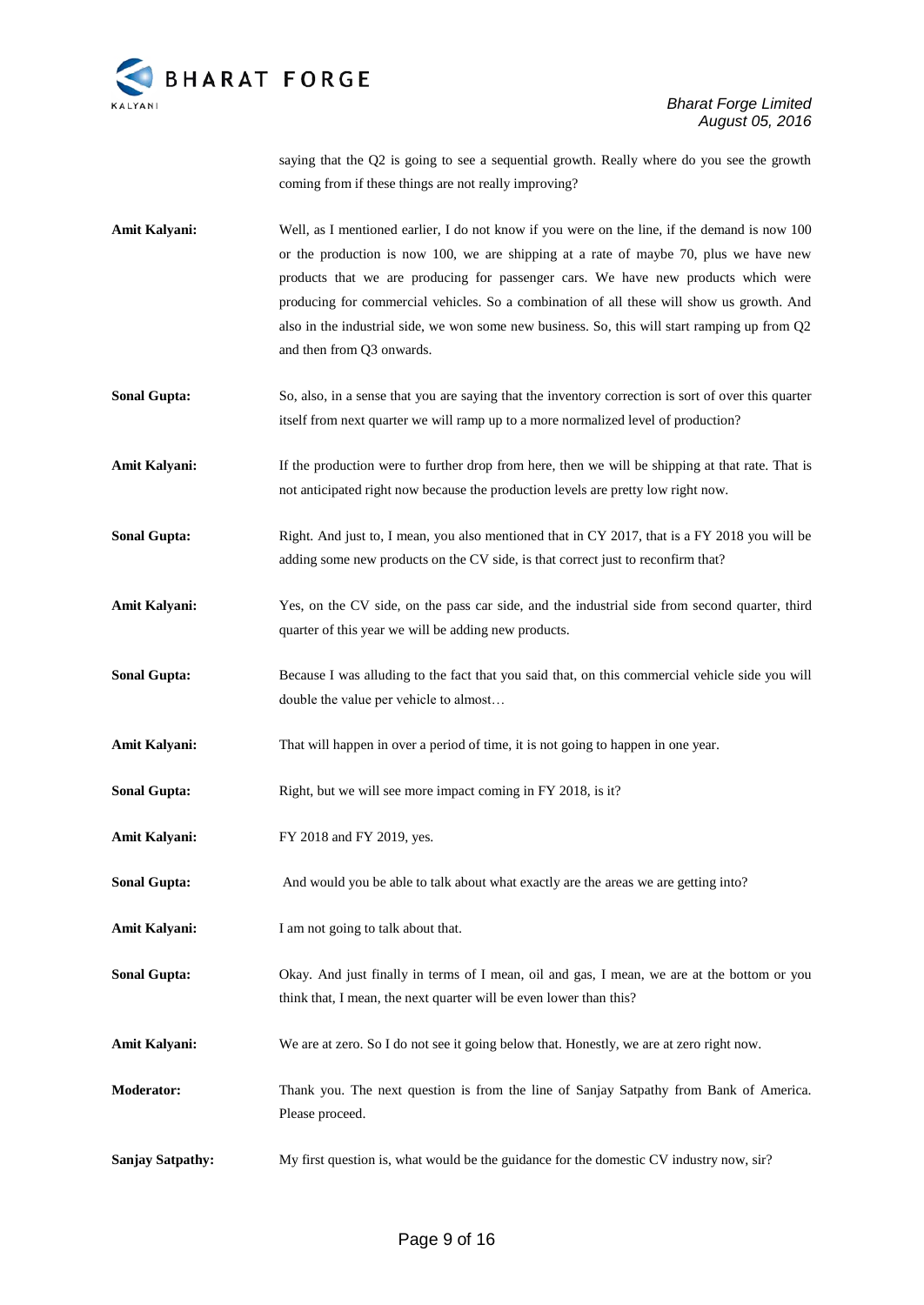

| Amit Kalyani:           | See whatever information we have got from the three biggest players is between 15% and 20%<br>growth this year.                                      |
|-------------------------|------------------------------------------------------------------------------------------------------------------------------------------------------|
| <b>Sanjay Satpathy:</b> | Okay. And so my next question is that, when you mention that the domestic industrial has                                                             |
|                         | done well and it includes agriculture, you mean tractor, right sir?                                                                                  |
| Amit Kalyani:           | Yes.                                                                                                                                                 |
| <b>Sanjay Satpathy:</b> | And how much would that be as a percentage of the total domestic?                                                                                    |
| Amit Kalyani:           | That is very little, that is less than 5%.                                                                                                           |
| <b>Sanjay Satpathy:</b> | Tractor is less than 5%.                                                                                                                             |
| Amit Kalyani:           | Yes.                                                                                                                                                 |
| <b>Sanjay Satpathy:</b> | And sir, coming to the last question that I have, on the passenger vehicle, basically we are                                                         |
|                         | starting to see the passenger vehicle production in USA going down. So is that in any which                                                          |
|                         | way going to impact you or you are going to gain a lot of market share from here?                                                                    |
| Amit Kalyani:           | No. We are increasing our penetration.                                                                                                               |
| <b>Sanjay Satpathy:</b> | Okay. And sir, I mean, if I can just add one more question. You made a massive comment of                                                            |
|                         | doubling your value per heavy truck over next couple of years. Considering that you were in                                                          |
|                         | that business for such a long time and I was kind of expecting to that you would have already                                                        |
|                         | identified some of the big segments which you were missing. Is there anything which you can<br>highlight to us to improve our understanding of this? |
|                         |                                                                                                                                                      |
| Amit Kalyani:           | What is happening is, all the big companies are now focusing on what they need to do for the                                                         |
|                         | future. The basic manufacturing and assembly of components and subsystems, which they                                                                |
|                         | have been doing for so long, they want to now outsource that.                                                                                        |
| <b>Sanjay Satpathy:</b> | So, you will get into assembly, is that what you are referring to?                                                                                   |
| <b>Amit Kalyani:</b>    | I am saying that, that is one example of it. So when you do that, there are lot of other                                                             |
|                         | components that you do not supply today, which you have the opportunity to supply also. So, a                                                        |
|                         | lot of manufacturing that they do in-house they will stop making it.                                                                                 |
| <b>Moderator:</b>       | Thank you. The next question is from the line of Jinesh Gandhi from Motilal Oswal Securities.                                                        |
|                         | Please proceed.                                                                                                                                      |
| <b>Jinesh Gandhi:</b>   | Hi sir, couple of questions from my side. First is, on the domestic CV business, we have done                                                        |
|                         | an exceptionally good growth and seems to have gained market share. So this would be gain in                                                         |
|                         | market share in existing products or this is also start of supply of new products?                                                                   |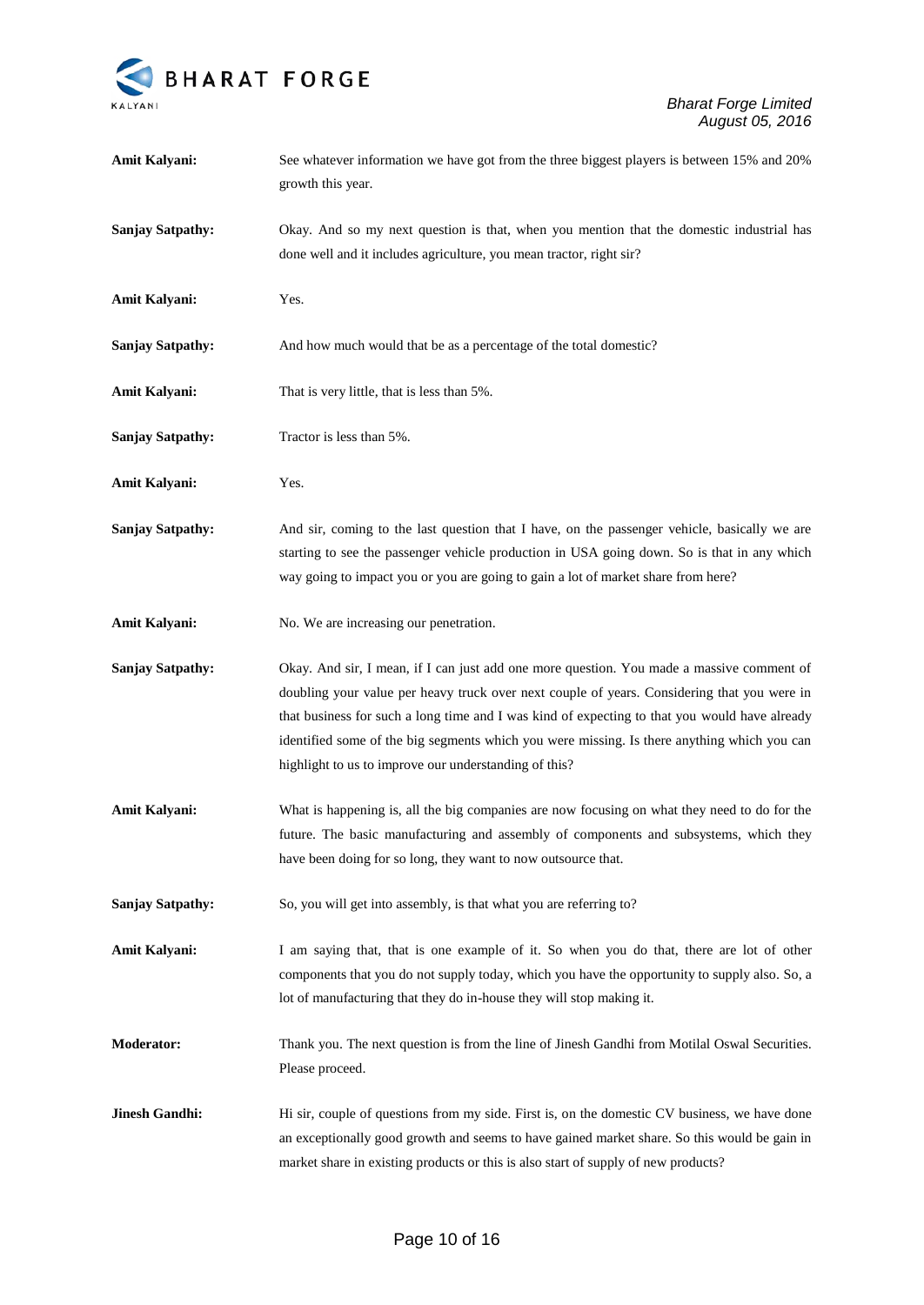

| Amit Kalyani:         | No, this is all existing customers and existing products, but a lot of customers have launched<br>new products over the last one year, because they are now getting ready for competing with<br>foreign players in India, etc., a lot of them have upgraded their products. And over the next<br>two to three years, there will be a significant upgrade in their products as they prepare for the<br>Euro-VI norms in 2020.                                         |
|-----------------------|----------------------------------------------------------------------------------------------------------------------------------------------------------------------------------------------------------------------------------------------------------------------------------------------------------------------------------------------------------------------------------------------------------------------------------------------------------------------|
| <b>Jinesh Gandhi:</b> | Sure. So this is effectively, we have gained market share in this with our existing products?                                                                                                                                                                                                                                                                                                                                                                        |
| Amit Kalyani:         | Yes.                                                                                                                                                                                                                                                                                                                                                                                                                                                                 |
| <b>Jinesh Gandhi:</b> | Okay. And secondly, the U.S. CV sales decline for us of 47%, this is after contributions<br>starting from PACCAR or that is yet to ramp up, yet to come up?                                                                                                                                                                                                                                                                                                          |
| Amit Kalyani:         | That is not really started, that is still in our ramp up phase.                                                                                                                                                                                                                                                                                                                                                                                                      |
| <b>Jinesh Gandhi:</b> | Okay. And lastly, can you give us the tonnage break up between domestic and exports in terms<br>of growth?                                                                                                                                                                                                                                                                                                                                                           |
| Amit Kalyani:         | No, I really do not have that right now.                                                                                                                                                                                                                                                                                                                                                                                                                             |
| <b>Moderator:</b>     | Thank you. The next question is from the line of Pramod Amte from CIMB. Please proceed.                                                                                                                                                                                                                                                                                                                                                                              |
| <b>Pramod Amte:</b>   | This is with regard to the cyclicality of the non-auto business. As you have mentioned in the<br>Press Release, the fluctuation from 10 million to 100 million and back to zero has been very<br>wide. So going forward when you approach new segments, how do you look at allocating your<br>capital or how can you reduce the cyclicality, or the impact of the same on your business?                                                                             |
| Amit Kalyani:         | You know, Pramod, it is very difficult to say, besides having a continuous pipeline of growth<br>across sectors, which have fungible manufacturing capabilities, that is the only way you can do<br>it. So, as we grow our aerospace business, that will provide us all the fungibility we need. As<br>we grow our energy business it will provide us all the fungibility we need to use the same<br>asset. So that is the de-risking that we have to do asset wise. |
| <b>Pramod Amte:</b>   | Okay. But do you think five years down the line, you want to reduce your exposure per<br>segment to a particular number so that you are not caught unaware of such fluctuation?                                                                                                                                                                                                                                                                                      |
| Amit Kalyani:         | Nobody could have predicted that the energy sector and the oil prices would go from \$125 to<br>\$40, tomorrow anything is possible. So, I do not think you can take a defensive position, it is<br>better to play offense and win rather than to play defense and try to draw.                                                                                                                                                                                      |
| <b>Pramod Amte:</b>   | Okay. And coming to the Asia Pacific exports. They have also come down pretty drastically.<br>Any particular reason, it is almost down like 60% - 70%?                                                                                                                                                                                                                                                                                                               |
| <b>Amit Kalyani:</b>  | There is really not much demand.                                                                                                                                                                                                                                                                                                                                                                                                                                     |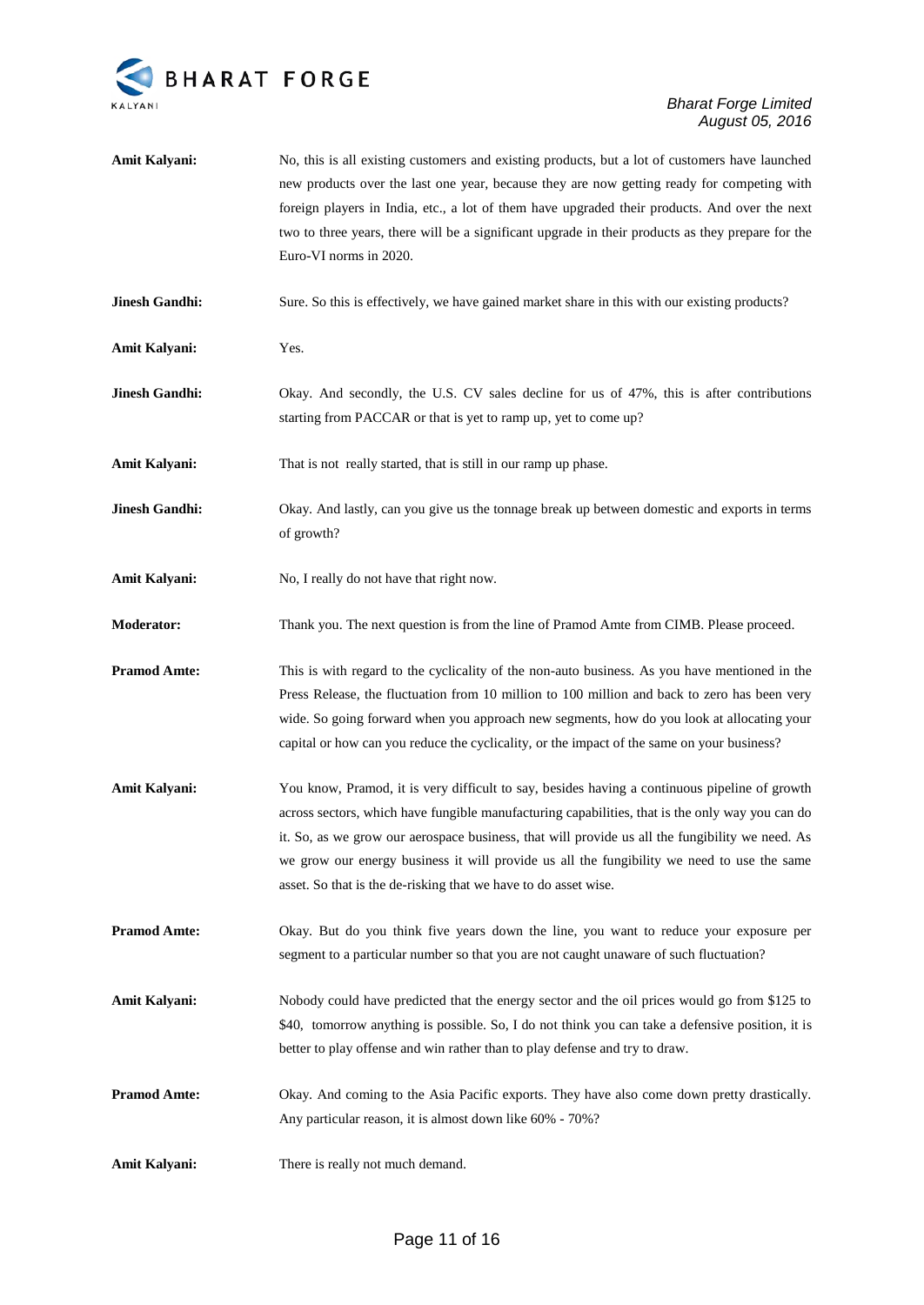

| <b>Pramod Amte:</b>  | Is it all related to China or something else?                                                                                                                                                                                                                                                                                             |
|----------------------|-------------------------------------------------------------------------------------------------------------------------------------------------------------------------------------------------------------------------------------------------------------------------------------------------------------------------------------------|
| Amit Kalyani:        | It is a combination of China and overall demand. But that number is small.                                                                                                                                                                                                                                                                |
| <b>Pramod Amte:</b>  | Yes, I agree that.                                                                                                                                                                                                                                                                                                                        |
| <b>Amit Kalyani:</b> | Down by two-thirds, yes, almost two-thirds, down by about 60%.                                                                                                                                                                                                                                                                            |
| <b>Pramod Amte:</b>  | And the last question, your wholly-owned subsidiaries, even though they have been doing well<br>for last one quarter or two quarters. What are the risks there? Is it any of the geography-related<br>issues or how do you look at that business sustaining and improving from here onwards?                                              |
| Amit Kalyani:        | No, I think we are on a pretty good wicket right now and we have to maintain our position with<br>our customers grow our business in new areas especially the aluminum side and we are seeing<br>actually quite a lot of traction from our customers now.                                                                                 |
| <b>Moderator:</b>    | Thank you. The next question is from the line of Ronak Sarda . Please proceed.                                                                                                                                                                                                                                                            |
| <b>Ronak Sarda:</b>  | A couple of questions, first was, can you broadly highlight what is the utilization level now at<br>both the plants separately if possible, Baramati and Mundhwa plant, what were the utilization<br>level separately?                                                                                                                    |
| Amit Kalyani:        | I think, overall, it is about 65%, maybe Pune is little higher, Baramati is little lower.                                                                                                                                                                                                                                                 |
| <b>Ronak Sarda:</b>  | But is it like below 50%?                                                                                                                                                                                                                                                                                                                 |
| <b>Amit Kalyani:</b> | No, it would be at about 50% in Baramati or may be about 65% - 70% in Pune.                                                                                                                                                                                                                                                               |
| <b>Ronak Sarda:</b>  | Okay. And my second question was, I mean, just to have a better understanding. Can you split<br>your passenger vehicle business in both the domestic and exports and then highlight what are<br>the changes happening because as I understand, domestic you are losing because of the<br>Mahindra and Tata Motor utility vehicles are not |
| Amit Kalyani:        | Yes, so in pass car, we have had growth in Europe and in U.S., and we have had a decline in<br>India.                                                                                                                                                                                                                                     |
| <b>Ronak Sarda:</b>  | And all the new order wins for pass vehicles are in exports??                                                                                                                                                                                                                                                                             |
| <b>Amit Kalyani:</b> | No, we have order wins in India also.                                                                                                                                                                                                                                                                                                     |
| <b>Ronak Sarda:</b>  | Okay. And will that start reflecting in FY 2018?                                                                                                                                                                                                                                                                                          |
| <b>Amit Kalyani:</b> | Yes, it will start in 2018.                                                                                                                                                                                                                                                                                                               |
| <b>Ronak Sarda:</b>  | Okay. In exports, we are growing in this year as well?                                                                                                                                                                                                                                                                                    |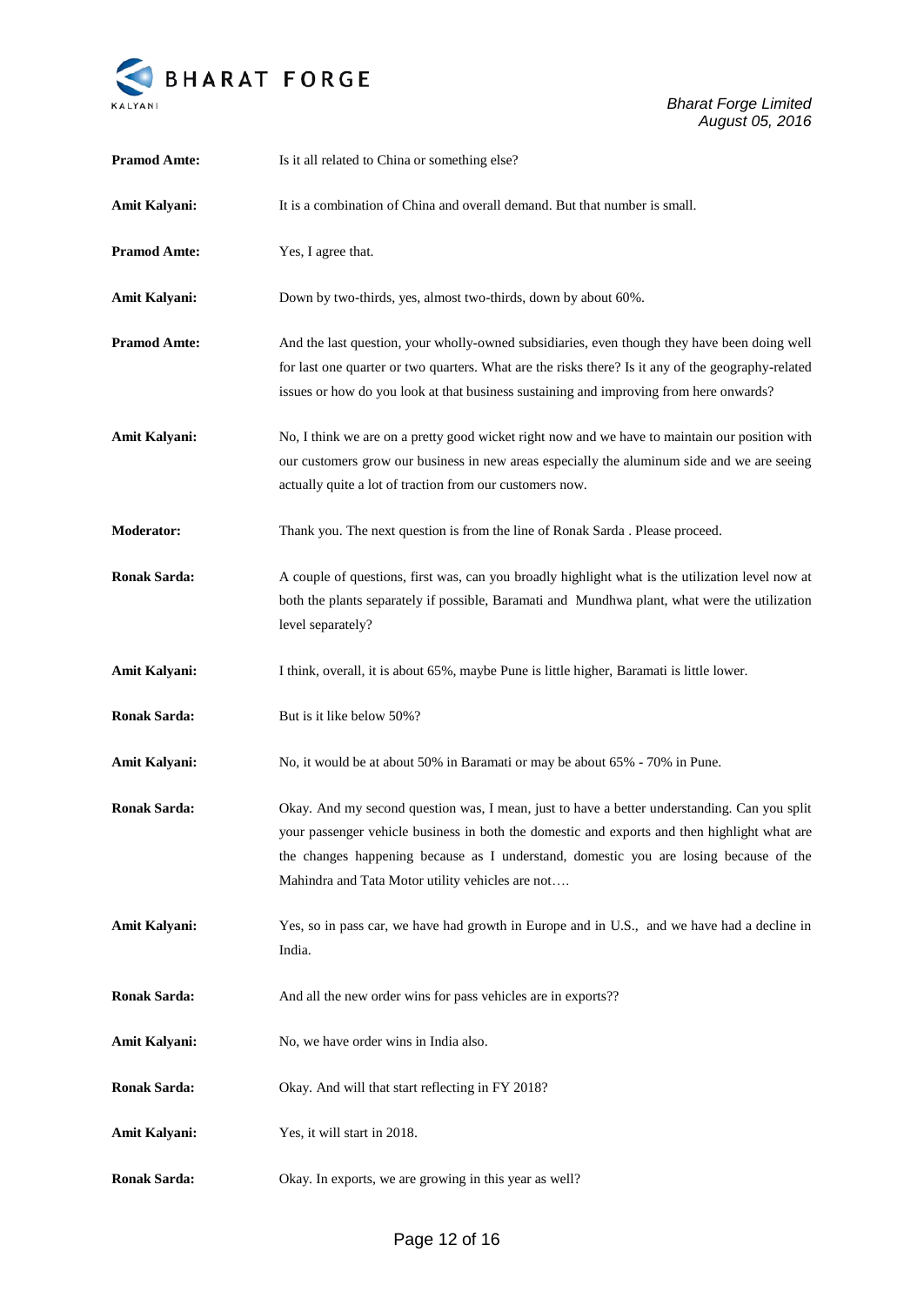

| Amit Kalyani:         | Yes, in this year also, we will grow in exports, but the big value added growth will start from<br>next year.                                                                                    |
|-----------------------|--------------------------------------------------------------------------------------------------------------------------------------------------------------------------------------------------|
| <b>Ronak Sarda:</b>   | So, when you talked about more machining?                                                                                                                                                        |
| Amit Kalyani:         | I think that will happen only from next year.                                                                                                                                                    |
| <b>Ronak Sarda:</b>   | Okay, but that is more on exports than the domestic market?                                                                                                                                      |
| Amit Kalyani:         | Yes, currently, that is more on exports.                                                                                                                                                         |
| <b>Moderator:</b>     | Thank you. The next question is follow-up question from the line of Jinesh Gandhi from<br>Motilal Oswal Securities. Please proceed.                                                              |
| <b>Jinesh Gandhi:</b> | A question on our CAPEX side, now considering the outlook which we have, are we changing<br>our CAPEX guidance?                                                                                  |
| Amit Kalyani:         | No, not right now.                                                                                                                                                                               |
| <b>Jinesh Gandhi:</b> | And second question pertaining to exports, you indicated, we are seeing some traction on new<br>customers in U.S. and new products on the PV side, can you elaborate on that?                    |
| Amit Kalyani:         | We are getting into some new products which we have not been present in and certain<br>customers where we have not had much traction, especially for high value-added products.                  |
| <b>Jinesh Gandhi:</b> | Okay. So, as of 1Q, what would be our export PV contribution now versus 1Q last year?                                                                                                            |
| Amit Kalyani:         | Our export PV contribution now, it is about close to Rs. 50 crores.                                                                                                                              |
| <b>Jinesh Gandhi:</b> | Okay. And this would be growing at very high in terms as such                                                                                                                                    |
| Amit Kalyani:         | Yes, it has grown by over 30% over last year.                                                                                                                                                    |
| <b>Moderator:</b>     | Thank you. The next question is from the line of Raghu Nandan from Quant Capital. Please<br>proceed.                                                                                             |
| <b>Raghu Nandan:</b>  | Sir, the depreciation charge seems to be higher, is it IndAS accounting?                                                                                                                         |
| Amit Kalyani:         | Exactly, that is IndAS accounting, yes.                                                                                                                                                          |
| <b>Raghu Nandan:</b>  | Okay. Has construction equipment related revenues hit a bottom, do you expect a flattish or a<br>positive trend ahead?                                                                           |
| <b>Amit Kalyani:</b>  | No, if you look at Caterpillar and if you look at the kind of outlook they are giving and in<br>terms of what they are saying, I would say those markets are not flat, they are rather negative. |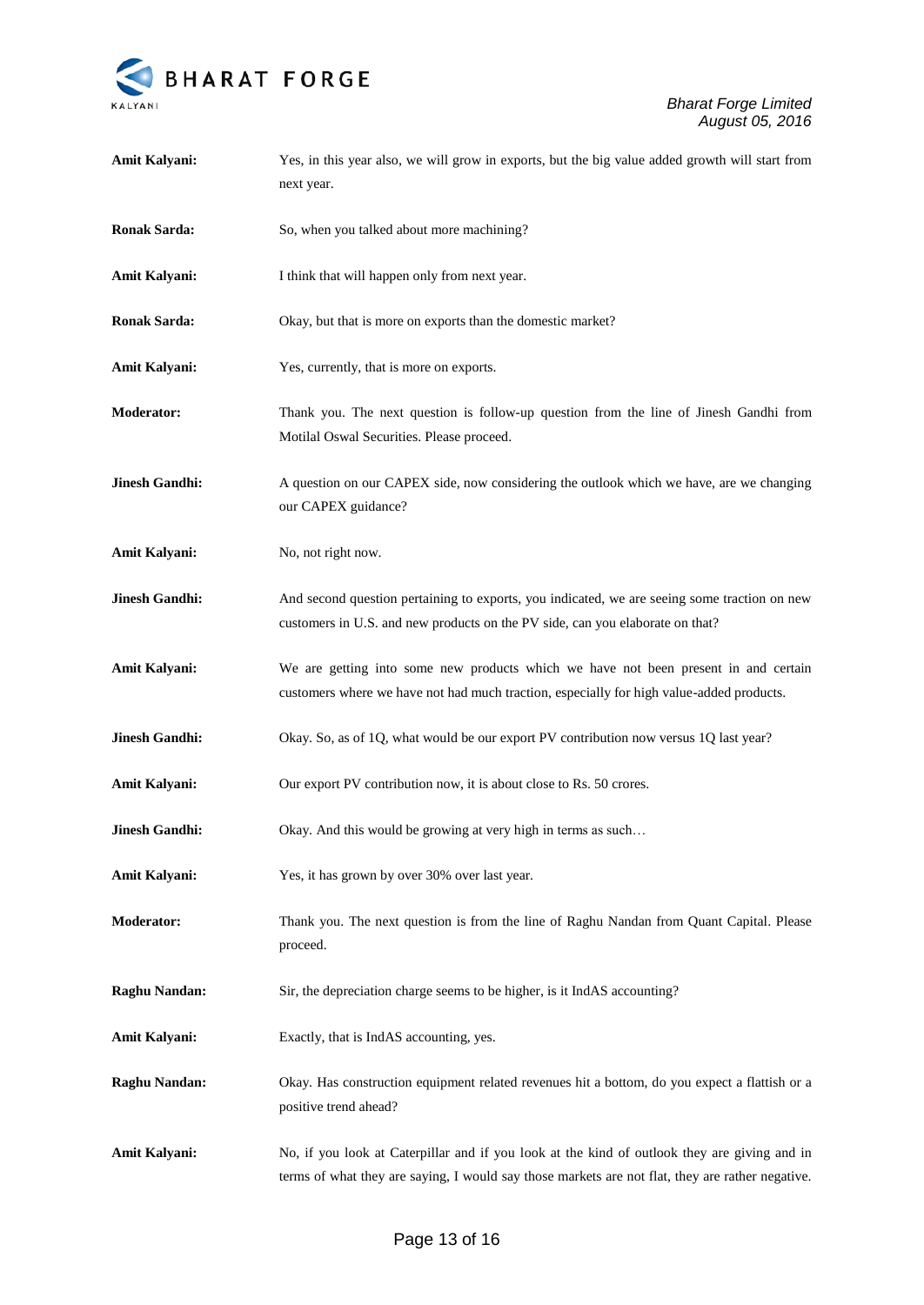

Whereas, markets like India, markets like Japan, markets like even China on that side are more positive.

- **Raghu Nandan:** Understood, sir. Can you please share outlook on the railway side, if you can share some numbers?
- **Amit Kalyani:** The railways business today is quite small. If you look at the total railway business on a quarterly basis, it is like maybe Rs. 10 crores but, we are very confident that in two years, they should be like at least between Rs. 25 crores to Rs. 30 crores a quarter and then grow pretty well from there.
- **Raghu Nandan:** Thank you, sir. Can you share the auto and non-auto exports numbers for the quarter? Thanks.
- **Amit Kalyani:** Yes. The non-auto is about Rs. 115 crores and the rest is all auto.
- **Moderator:** Thank you. The next question is from the line of Shyam Sundar Sriram from JM Financial. Please proceed.
- **Shyam Sundar Sriram:** Sir, in the North American PV market, we have won a new order is it?
- **Amit Kalyani:** Yes.
- **Shyam Sundar Sriram:** So what category is that? Sir, any color on that please?
- Amit Kalyani: It is a passenger car engine component order.
- **Shyam Sundar Sriram:** Sir, given that the North American PV market momentum seems to have plateaued, but we are still gaining market share. What is your outlook here?
- Amit Kalyani: No, our outlook is very positive, because we had zero presence there.
- **Shyam Sundar Sriram:** One last question, sir, our subsidiary profitability has been improving sequentially. Is it due to BFAT plant scaling up?
- Amit Kalyani: A little bit of it is that, but it is also other plants performing better.
- **Shyam Sundar Sriram:** Okay. Sir, you have said that a sequential decline in volumes will be arrested from Q2, I mean what are the underlying demand factors, any view on that?
- **Amit Kalyani:** You know it is basically assuming that the inventory correction will take place on the CV side and everything else will remain the same and some new programs will start.
- **Moderator:** Thank you. The next question is from the line of Jatin Chawla. Please proceed.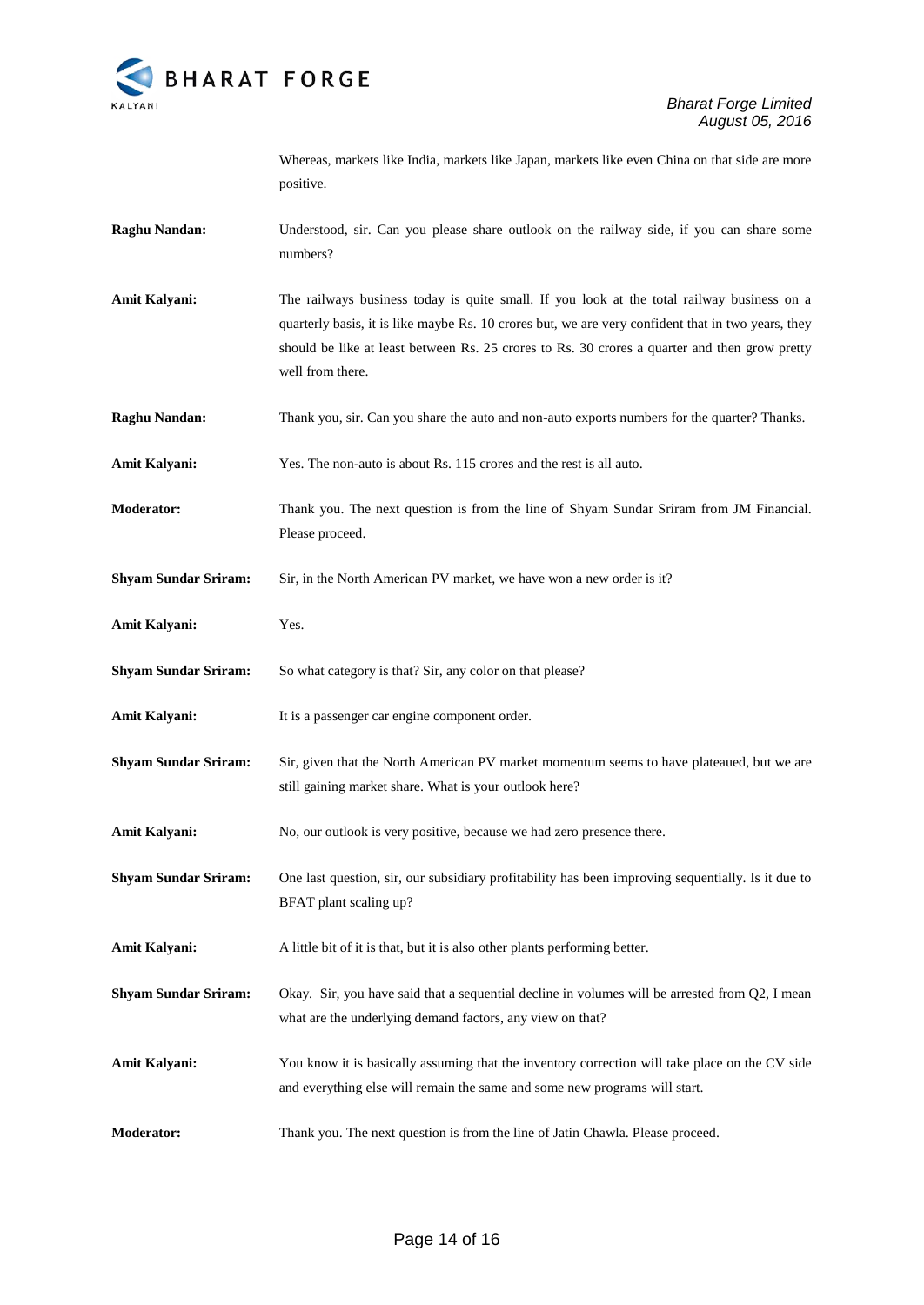

| Jatin:               | Yes, hi, good afternoon Amit, this is Jatin. Two questions, one on the aerospace side, you were<br>looking at broadly scaling that business up close \$100 million over the next two years to three                                                                                                                              |
|----------------------|----------------------------------------------------------------------------------------------------------------------------------------------------------------------------------------------------------------------------------------------------------------------------------------------------------------------------------|
|                      | years. Are we still tracking that?                                                                                                                                                                                                                                                                                               |
| <b>Amit Kalyani:</b> | Absolutely.                                                                                                                                                                                                                                                                                                                      |
| Jatin:               | Okay. Because we have not seen large order wins off late, because typically it would take<br>some time?                                                                                                                                                                                                                          |
| <b>Amit Kalyani:</b> | We have actually won fairly large orders, but the testing period for these, because we are not<br>making some simple structures or anything, we are making very complicated and very high<br>performance components that go into engines or landing gear or wings, etc. So, there is a fairly<br>long testing process for these. |
| Jatin:               | So these will really start scaling up in FY 2018 or FY 2019?                                                                                                                                                                                                                                                                     |
| Amit Kalyani:        | 2017.                                                                                                                                                                                                                                                                                                                            |
| Jatin:               | 2017, okay, so we should see them in the second-half of this year.                                                                                                                                                                                                                                                               |
| <b>Amit Kalyani:</b> | Yes, 2017 you will see growth and then 2018 you will see the real acceleration.                                                                                                                                                                                                                                                  |
| Jatin:               | Okay. And again, sorry to harp on the U.S. CVs again, but broadly, what is the annual CV<br>production number that you guys would be working with? Is it closer to 200,000 or still closer<br>to 230,000 - 240,000?                                                                                                              |
| Amit Kalyani:        | 220,000.                                                                                                                                                                                                                                                                                                                         |
| <b>Moderator:</b>    | Thank you. The next question is from the line of Nishit Jalan from Kotak. Please proceed.                                                                                                                                                                                                                                        |
| <b>Nishit Jalan:</b> | My question is related to IndAS. If I see that, your raw material cost has gone down first, for<br>the 1Q 2016 where you have given reconciliation, while the depreciation expenses have gone<br>up. Is it due to the accounting of tooling and dies cost that you used to have?                                                 |
| Amit Kalyani:        | Yes.                                                                                                                                                                                                                                                                                                                             |
| <b>Nishit Jalan:</b> | And there is a big amount in terms of other comprehensive income, it is like almost to Rs. 100<br>crores negative for 1Q 2016 and even this quarter it is big negative. Just wanted to check<br>where is it coming from?                                                                                                         |
| Amit Kalyani:        | It is really all because of IndAS. That is why it is below the line, it is below PAT.                                                                                                                                                                                                                                            |
| Moderator:           | Thank you. Ladies and gentlemen, that was our last question. I now hand the conference over<br>to Mr. Kalyani for closing comments. Over to you.                                                                                                                                                                                 |